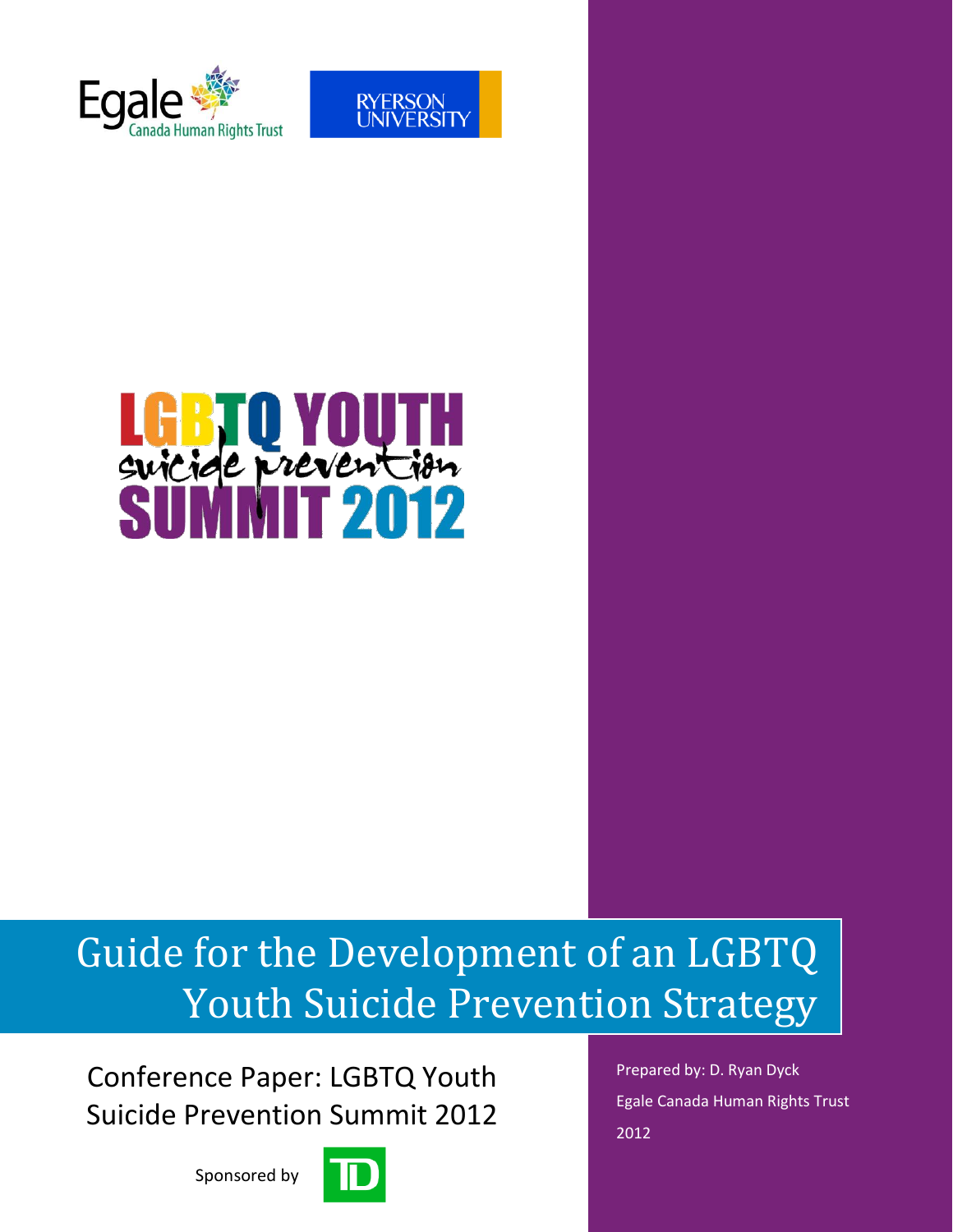# ACKNOWLEDGEMENTS

Egale Canada Human Rights Trust would like to thank Ryerson University and TD Bank Group for their dedicated support and contribution to this conference paper. A special thanks to the Conference Board of Canada for their direction, review and valued input.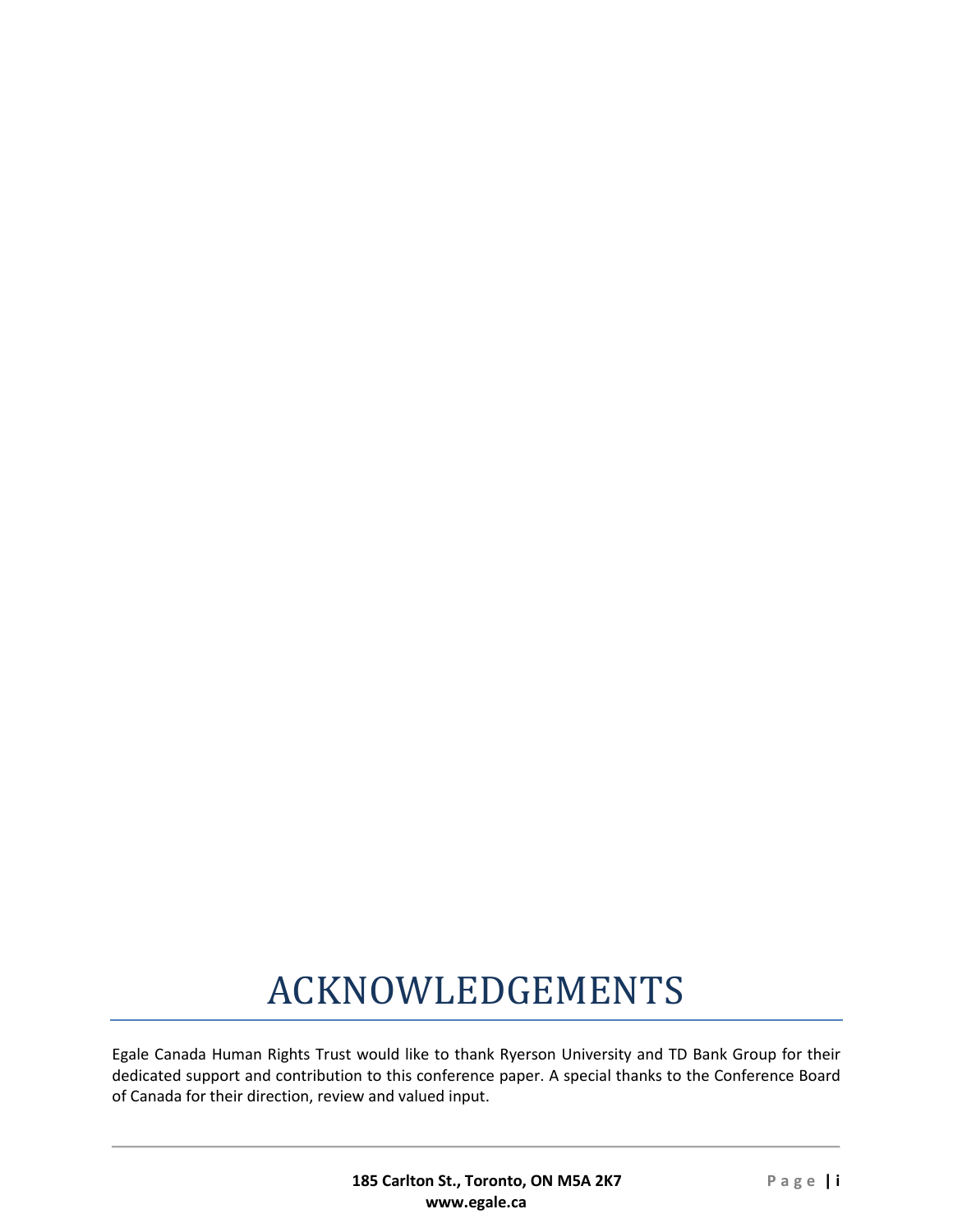# **Contents**

| $\mathbf{1}$   |     |  |
|----------------|-----|--|
| $\overline{2}$ |     |  |
| 3              |     |  |
|                | 3.1 |  |
|                | 3.2 |  |
|                | 3.3 |  |
|                | 3.4 |  |
|                | 3.5 |  |
| 4              |     |  |
| 5              |     |  |
| 6              |     |  |
| 7 <sup>7</sup> |     |  |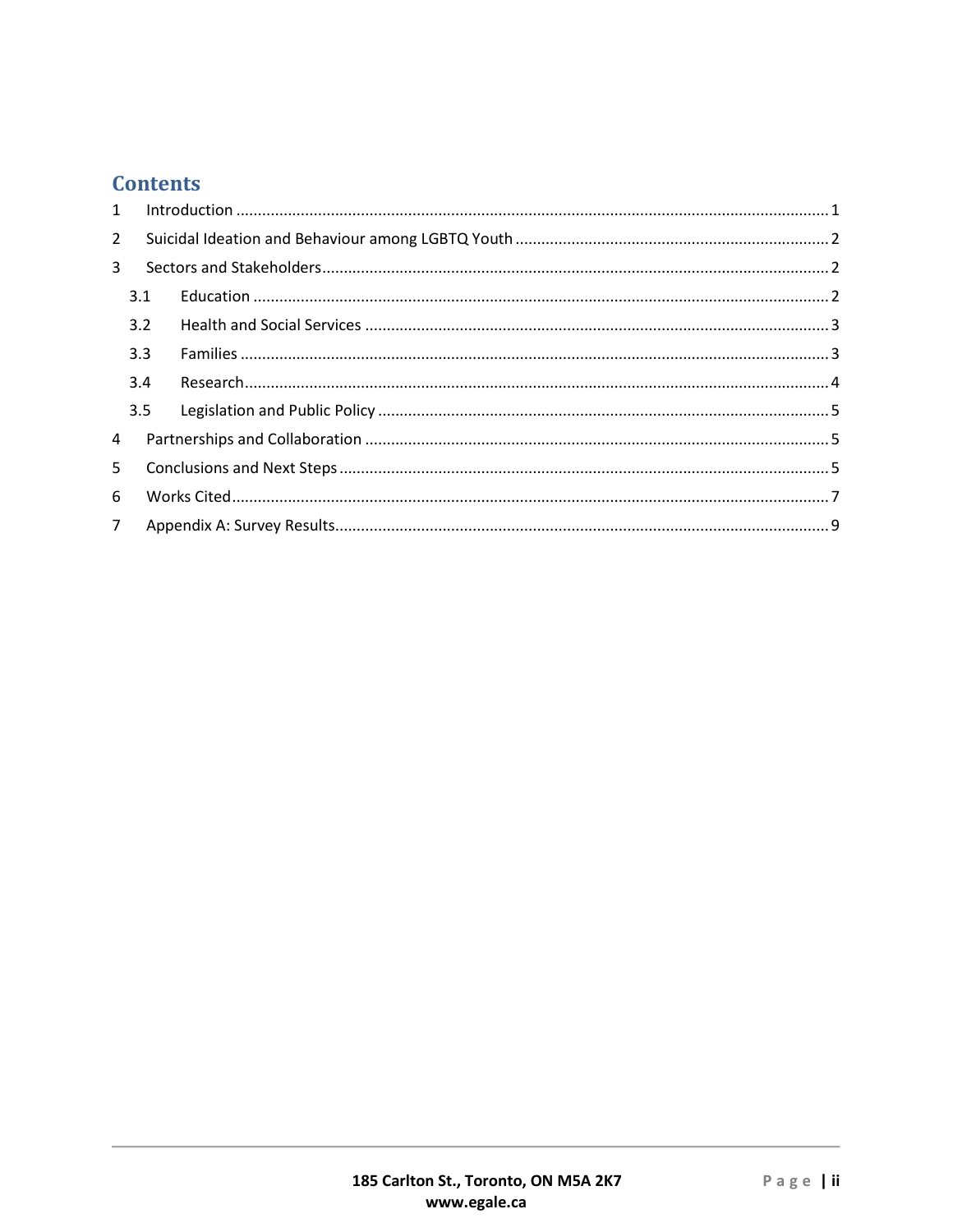# <span id="page-3-0"></span>**1 Introduction**

 $\overline{a}$ 

Every year, an average of 500 Canadian youth take their own life (Statistics Canada, 2008).<sup>1</sup> What is unknown, however, is how many of these youth identify as lesbian, gay, bisexual, trans, Two Spirit or queer, or are struggling with questions about their sexual orientation or gender identity (LGBTQ).<sup>2</sup> What *is* apparent today is that LGBTQ youth experience a high degree of vulnerability to suicidal ideation and behaviour, both in Canada and the United States, particularly in comparison to their non-LGBTQ peers. Nonetheless, LGBTQ youth are routinely and systemically ignored in research, education and health and social service programming related to suicide prevention. This reality precipitates an urgent need for action and partnerships among researchers, educators, service providers, practitioners, LGBTQ community and youth agencies, policy makers and decision makers.

The form of action needed is the subject of discussion. Clearly, an evidence-based, collaborative and coordinated strategy to address suicidality among LGBTQ youth is essential in the areas of prevention, intervention and postvention. But what should be the scope of such a strategy? Given both the divisions and connections between jurisdictions, a suicide prevention strategy for LGBTQ youth could be sectoral, provincial, national and/or international. It could be coalition-based, or institutional. Alternatively, a distinct LGBTQ youth suicide prevention strategy may be less preferable to the full and meaningful integration of LGBTQ cultural competency within existing, broad-based strategies.

Current suicide prevention strategies in Canada and abroad fail LGBTQ youth for a number of reasons, most due to their lack of cultural competency regarding diverse sexual orientations and gender identities. Strategies that focus primarily on individuals and isolated mental health concerns fail to account for the disproportionate weight of sociopolitical and environmental risk factors in relation to suicidality among LGBTQ youth—homophobia, biphobia, transphobia, heterosexism, heteronormativity and cis-normativity are societal norms that exacerbate the vulnerabilities of LGBTQ youth and must be considered as factors that influence mental health and resiliency (Haas et al., 2010). When considering LGBTQ youth, these external, sociopolitical factors must be given much greater consideration within the concept of suicide prevention, as factors that impact both the need for and nature of intervention and postvention care. Stigma and discrimination—as forms of victimization—are demonstrably correlated to suicidal ideation and behaviour among LGBTQ youth to a degree that is not true of their non-LGBTQ peers.

This *Guide for the Development of an LGBTQ Youth Suicide Prevention Strategy* lays the groundwork for a coordinated, collaborative approach to saving the lives of our LGBTQ youth. It briefly summarizes the current status of knowledge regarding suicidal ideation and behaviour among LGBTQ youth, including risk and protective factors and existing programs and initiatives. This *Guide* is not a comprehensive academic review; rather, it serves as the conference paper for the first LGBTQ Youth Suicide Prevention Summit in Canada, and is designed to assist in the development of concrete recommendations for advancing nation-wide and international work on this subject.

This *Guide*, as with the Summit, brings together knowledge and experience from both Canada and the United States, as any strategy for preventing suicide among LGBTQ youth in either country must be built

<sup>&</sup>lt;sup>1</sup> For the purposes of this paper, and for the LGBTQ Youth Suicide Prevention Summit, "youth" refers to those under the age of 25.

 $^2$  In this paper, the acronym LGBTQ references all people with diverse sexual orientations and/or gender identities, including those who identify as lesbian, gay, bisexual, trans, Two Spirit, queer or questioning.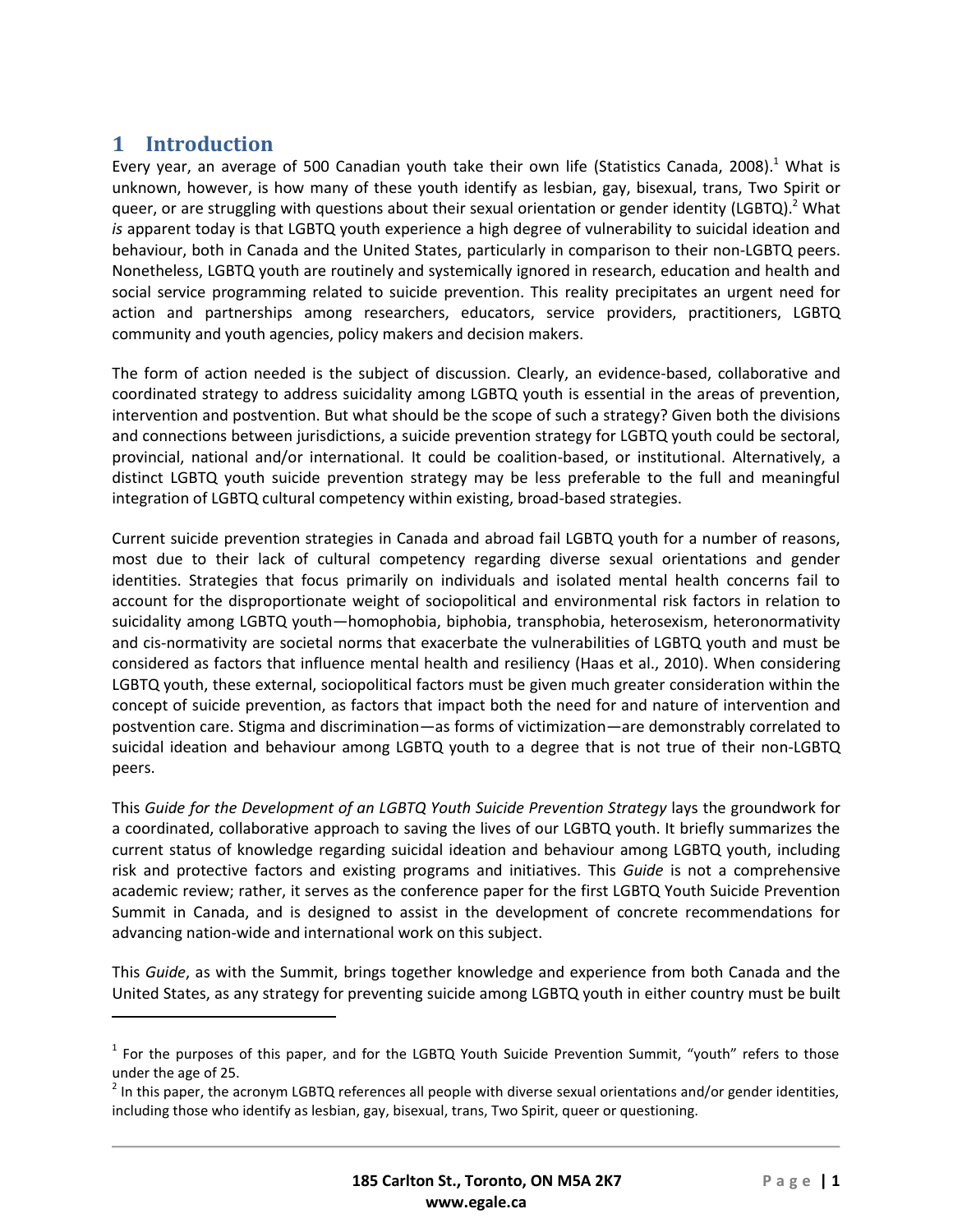on partnerships that extend beyond each country's borders. Prevailing stigma against LGBTQ people, negative media messaging and anti-LGBTQ social and political movements—all of which have been shown to contribute to the vulnerability of LGBTQ youth to suicidal ideation and behaviour—are not bound by political borders. Heteronormativity, heterosexism, cis-normativity, homophobia, biphobia and transphobia in Canada and the United States do not exist in isolation from each other, particularly for youth who are increasingly connected through web-based social media.

# <span id="page-4-0"></span>**2 Suicidal Ideation and Behaviour among LGBTQ Youth**

Increasingly, studies confirm that suicidal ideation and behaviour are disproportionately prevalent among LGBTQ youth in comparison to their non-LGBTQ peers. There is substantial data to demonstrate this trend among LGB youth; however, few research studies have focused on the minorities within this minority group, such as trans, Two Spirit, questioning or racialized youth (Haas et al., 2010):

- Over half of GLB students (47% of GB males and 73% of LB females) have thought about suicide (Eisenberg & Resnick, 2006).
- In 2010, 47% of trans youth in Ontario had thought about suicide and 19% had attempted suicide in the preceding year (Scanlon, Travers, Coleman, Bauer, & Boyce, 2010).
- LGBTQ youth are 4 times more likely to attempt suicide than their heterosexual peers (Massachusetts Department of Education, 2009).
- Adolescent youth who have been rejected by their families for being LGB are 8.4 times more likely to attempt suicide than their heterosexual peers (Ryan, Huebner, Diaz, & Sanchez, 2009).
- A study in Manitoba and Northwestern Ontario revealed that 28% of transgender and Two Spirit people had attempted suicide at least once (Taylor, 2006).
- Both victims and perpetrators of bullying are at a higher risk for suicide than their peers. Children who are both victims *and* perpetrators of bullying are at the highest risk (Kim & Leventhal, 2008; "Suicide and bullying: Issue brief," 2011).
- Bullying can have a long-lasting effect on suicide risk and mental health. The relationship between bullying and suicide is stronger for lesbian, gay and bisexual youth than for their heterosexual peers (Kim & Leventhal, 2008).

# <span id="page-4-1"></span>**3 Sectors and Stakeholders**

# <span id="page-4-2"></span>**3.1 Education**

Educational facilities are a critical source of both risk and protection for LGBTQ youth (Nichols, 1999; Taylor et al., 2011). According to *Every Class in Every School: Final Report on the First National Climate Survey on Homophobia, Biphobia and Transphobia in Canadian School*s (Taylor et al., 2011), LGBTQ youth face greater prejudice and victimization in their schools and a correspondingly lower level of school connectedness than their non-LGBTQ peers:

- 68% of trans students, 55% of LB students and 42% of GB students reported being verbally harassed about their perceived gender identity or sexual orientation.
- 20% of LGBTQ students reported being physically harassed or assaulted about their perceived gender identity or sexual orientation.
- 49% of trans students, 33% of lesbian students and 40% of gay male students have experienced sexual harassment in school in the last year.
- 64% of LGBTQ students feel unsafe in their schools (compared to 15% of non-LGBTQ students).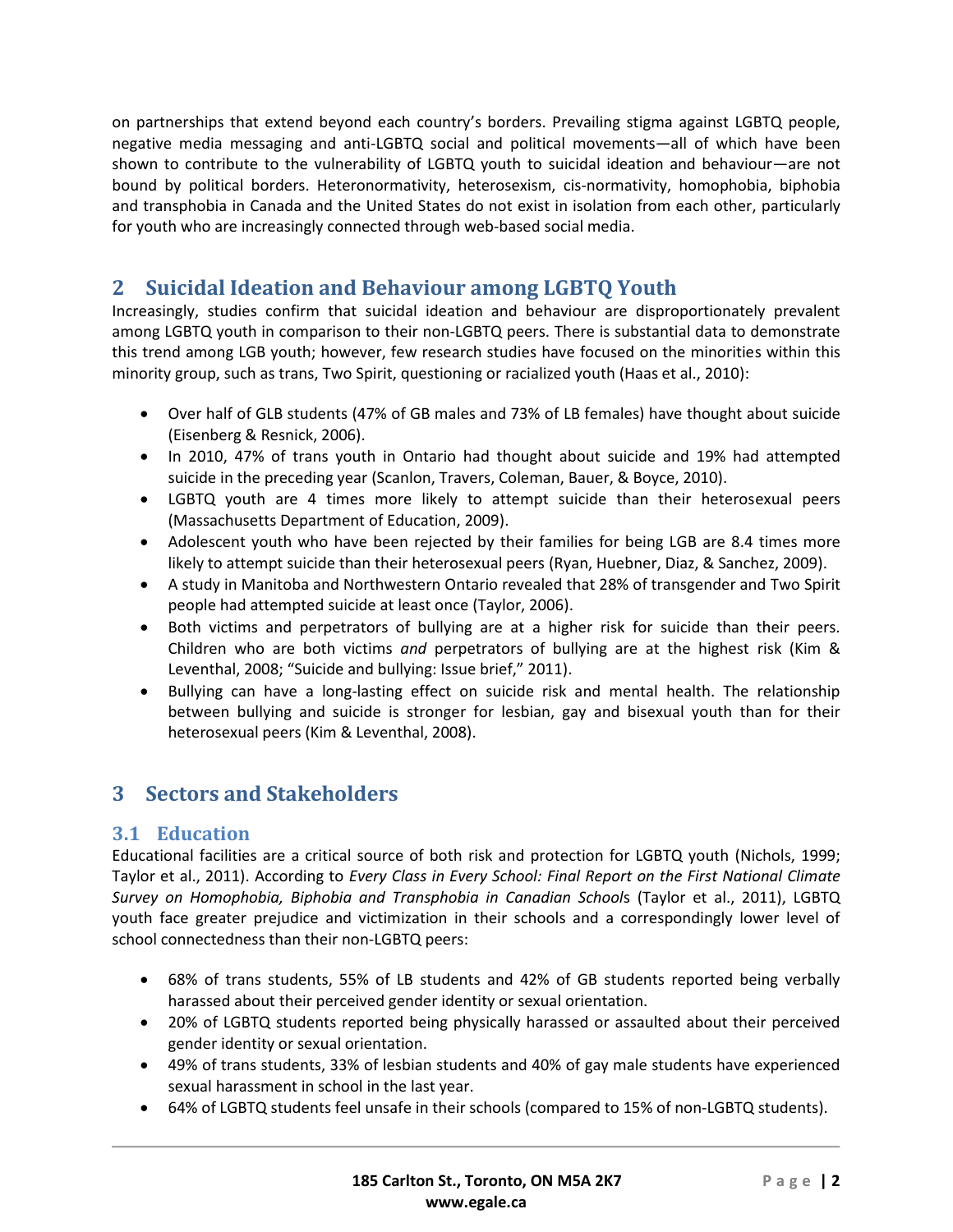30% of trans students and 20% of LGB students strongly agreed that they sometimes "feel very depressed" about their school (compared to 6% of non-LGBTQ students).

Despite the upsetting reality revealed by this and similar studies both in Canada and the United States, school communities often provide the strongest resistance to measures intended to eliminate discrimination and harassment based on sexual orientation and gender identity:

- Educators and education service providers do not receive substantive pre-service training in the areas of LGBTQ cultural competency and suicide prevention.
- Legislation and policy regarding safety and inclusivity in schools rarely contain specific references to sexual orientation and gender identity.
- Comparatively few schools have established gay-straight alliances (GSAs), or similar LGBTQspecific safe space and support groups, and many face significant community, political and religious barriers to doing so.
- Peer education initiatives rarely involve LGBTQ suicide prevention components.
- Existing education and suicide prevention strategies or programs often label identities (e.g. being gay, lesbian, trans, etc.) as risk factors themselves, rather than school, community and societal responses to those identities, often resulting in a form of secondary victimization.

### <span id="page-5-0"></span>**3.2 Health and Social Services**

Health and social service providers are often well placed, but not well prepared to recognize the signs of suicidal ideation and behaviour and to intervene accordingly:

- Health and mental health care providers do not receive substantive pre-service training in the areas of LGBTQ cultural competency and suicide prevention.
- Strategies for eliminating heteronormativity, heterosexism and cis-normativity in health and social service sectors often lack comprehensive coordination, funding and political backing.
- Links between homophobia, biphobia and transphobia and mental health outcomes have not been fully analysed and interrogated.
- Social service providers in areas such as domestic violence, children's aid and homelessness often lack the training and resources to adequately and competently care for and ensure the safety of LGBTQ youth.
- Youth shelters and transitional housing facilities for youth are inadequately resourced and prepared to ensure the safety of LGBTQ youth and respond to the trauma and mental health concerns of youth who have been forced to leave home because of their sexual orientation or gender identity.
- Access to LGBTQ-inclusive health and social services is inequitable across regions, particularly in rural and northern communities.
- In some cases, barriers such as mandatory parental notification inhibit youth from accessing services.

#### <span id="page-5-1"></span>**3.3 Families**

Families have the potential to provide significant protection against suicidal ideation and behaviour, as well as to intervene when LGBTQ youth are at risk of self-harm (Eisenberg & Resnick, 2006). Yet families are not always a source of support, and there is evidence to suggest that family, and specifically parental rejection of a youth's LGBT identity is related to suicide attempts (D'Augelli, Hershberger, & Pilkington, 2001; Ryan et al., 2009). Further, 20% of the homeless youth in Calgary (Worthington et al., 2008) and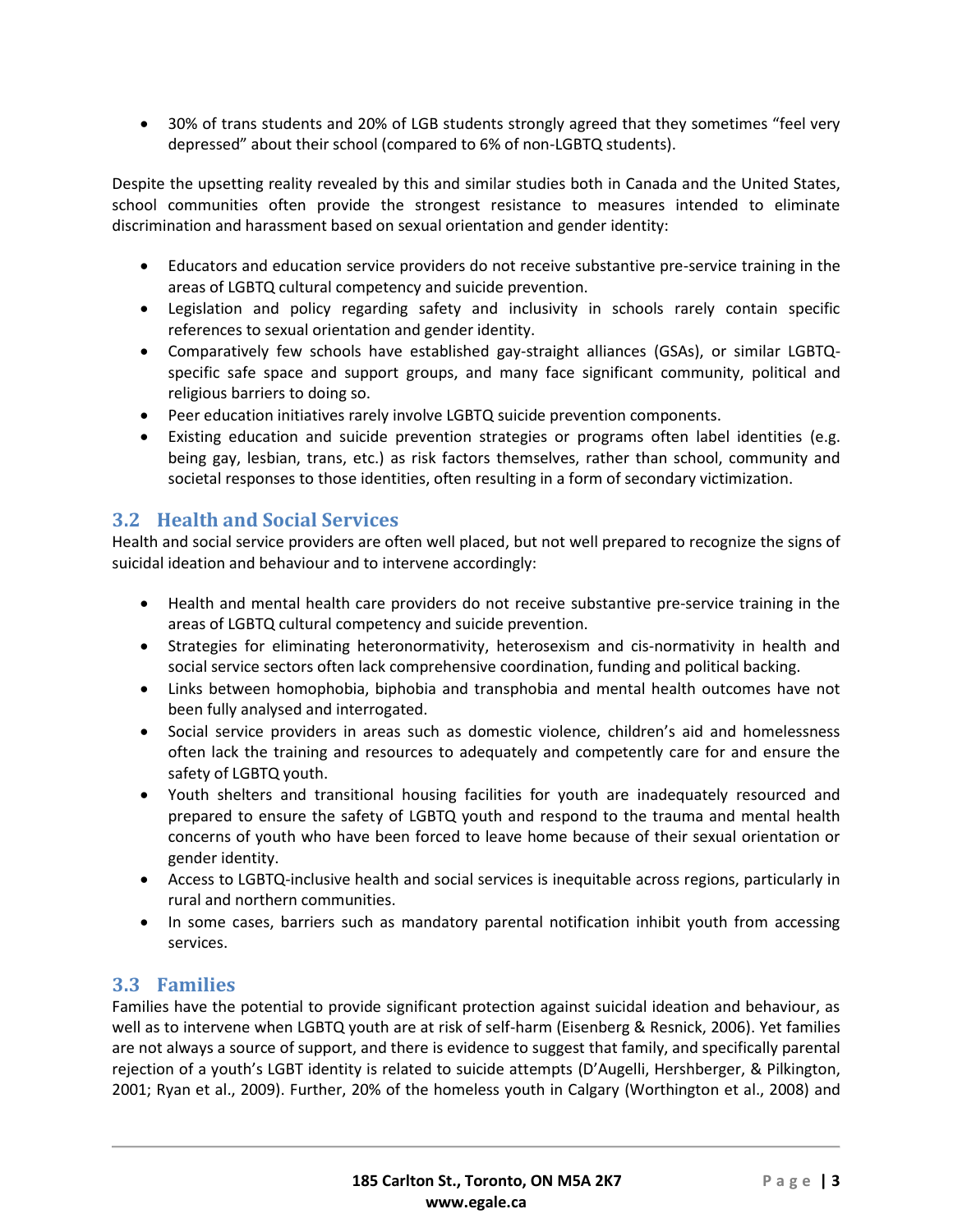28% of those in New York City (Freeman & Hamilton, 2008) identify as LGB, while 23% of the homeless youth in Toronto identify as LGBT (Gaetz, O'Grady, & Buccieri, 2010), a significant overrepresentation. Various studies on homelessness among LGBT youth have demonstrated that street-involvement often leads to elevated risk factors for suicidal behaviour, such as depression, Post Traumatic Stress Disorder, sexual victimization and substance abuse, in comparison to their non-LGBT peers (Whitbeck, Chen, Hoyt, Tyler, & Johnson, 2004).

- There is a critical lack of effective strategies for educating families and parents about mental health, suicide prevention and the impacts of bullying, specific to LGBTQ youth.
- Greater public education is needed to combat heteronormativity, heterosexism, cis-normativity, homophobia, biphobia and transphobia on a societal level.
- Broad-based community and family service agencies generally do not include LGBTQ-specific programing and services.

# <span id="page-6-0"></span>**3.4 Research**

Research plays a critical role in empirically validating and informing the initiatives and observations of community agencies and service providers. For example, LGBTQ advocates have for years supported the widespread establishment of GSAs within schools. These efforts are currently gaining momentum and traction among governments and decision makers, due in no small part to emerging academic research on their effectiveness as tools to mitigate risk factors and increase protective factors against LGBTQ youth suicidality (Taylor et al., 2011; Toomey, Ryan, Diaz, & Russell, 2011). There are, however, still many areas in which a paucity of research exists:

- Coroners and medical examiners do not routinely record or consider sexual orientation or gender identity when reviewing a suicide, inhibiting the accurate collection of information on the scope of the issue and contributing factors.
- There currently exists no empirically-based model of suicide causation among LGBTQ youth.
- Very little information exists regarding suicidality among trans and Two Spirit youth, or the general experiences, realities and challenges of trans and Two Spirit people more broadly.
- Existing research on LGBTQ youth suicidality has not yet reached the level of providing broadbased, representative intersectional analysis of suicidality among LGBTQ youth who also experience oppression, discrimination and harassment based on other aspects of their identities (e.g. race/ethnicity, ability, creed, class, etc.).
- Emerging research (cf. Toomey et al., 2011) indicates that GSAs, or similar groups, can have a significant impact on the wellbeing and resilience to suicidality of LGBTQ youth, but larger scale studies are needed to fully understand the role such groups may play.
- Family support has been identified as a significant protective factor against suicidal ideation and behaviour among LGBTQ youth, but little research exists on effective means of educating families on LGBTQ cultural competency and suicide risk factors.
- Few existing suicide prevention programs and strategies—both general and LGBTQ-specific undergo rigorous assessment and evaluation, resulting in little information on best practices and the efficacy of suicide prevention programs. In some cases, assessment and evaluation tools have yet to be developed.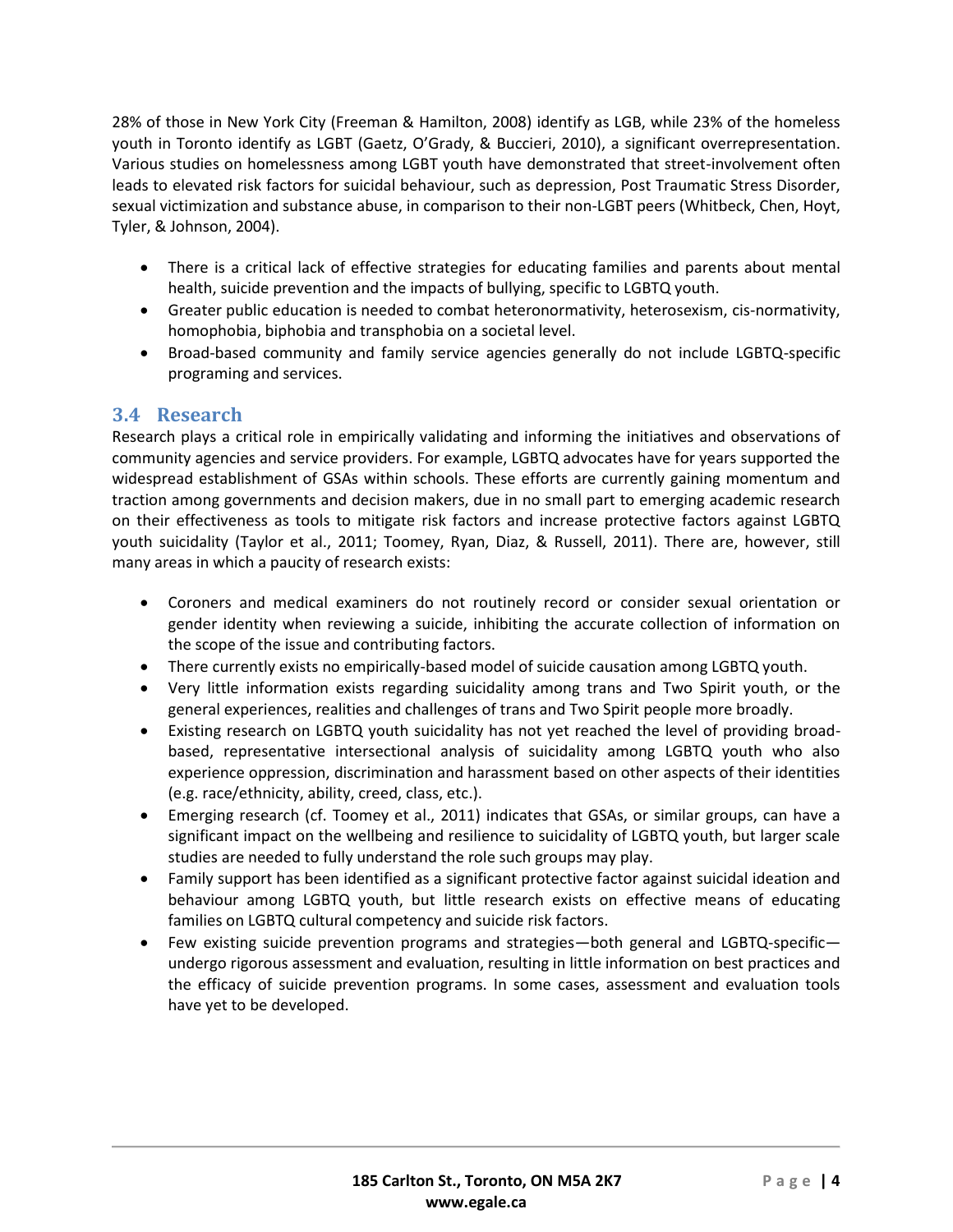# <span id="page-7-0"></span>**3.5 Legislation and Public Policy**

Legislation and public policy can be critical tools for the propulsion of action. Legislation that explicitly addresses issues of sexual orientation and gender identity can play a transformative role, particularly within education systems where fear of reprisal from parents and communities can often inhibit teacher intervention and the active creation of safe and inclusive spaces for LGBTQ youth. Indeed, in each sector addressed above, legislative backing could provide the framework, impetus and funding justification for action:

- The inclusion of explicit protection for trans people within all federal and provincial/territorial human rights codes and hate crime provisions within the *Criminal Code* is critical.
- All provincial, board and school policies on anti-discrimination, anti-bullying and safety and inclusion should include explicit references to sexual orientation and gender identity.
- Legislatively-mandated assessments of all anti-bullying policies at the board and school level, with explicit attention to LGBTQ safety, are severely lacking.
- Legislation and education policy have not yet evolved to respond to the increasingly web-based nature of bullying and harassment among youth (cyber-bullying).

# <span id="page-7-1"></span>**4 Partnerships and Collaboration**

Community agencies, frontline workers and gatekeepers often report feeling as though they are waiting for researchers and academics to "prove" what they have already known for years, because without academic and empirical backing, funding and policy changes are out of reach. Similarly, academics routinely fear the publication of yet another beautifully-bound report doomed to collect dust on bookshelves across the country. Synergy is desperately needed both between researchers and the frontline, and between the former groups and funders and policy makers:

- Partnerships are lacking between broad-based suicide prevention agencies and those serving LGBTQ youth and communities.
- Mechanisms for disseminating emerging academic research to LGBTQ agencies could be improved.
- Increased support and funding is needed in order to enable LGBTQ and suicide prevention agencies to put new research into practice and to assess ongoing initiatives.
- There are significant opportunities to involve employers who, from a business perspective, are increasingly invested in improving mental health, as well as those companies who are dependent on youth as their primary consumer base.
- All levels of government have a role to play. In particular, LGBTQ agencies and First Nations governments and bands could form strong intersectional partnerships.
- Partnerships with universities and colleges could result in increased support for vulnerable youth as well as the development and delivery of LGBTQ cultural competency training in all sectors.

# <span id="page-7-2"></span>**5 Conclusions and Next Steps**

There are many areas that are lacking action in order to end suicide among our lesbian, gay, bisexual, trans, Two Spirit, queer and questioning youth. Nearly every suicide death is preventable, and there are countless opportunities to make this a reality. Given the daunting scope of the concerns and obstacles outlined in this *Guide*, community and stakeholder agreement and coordination is paramount before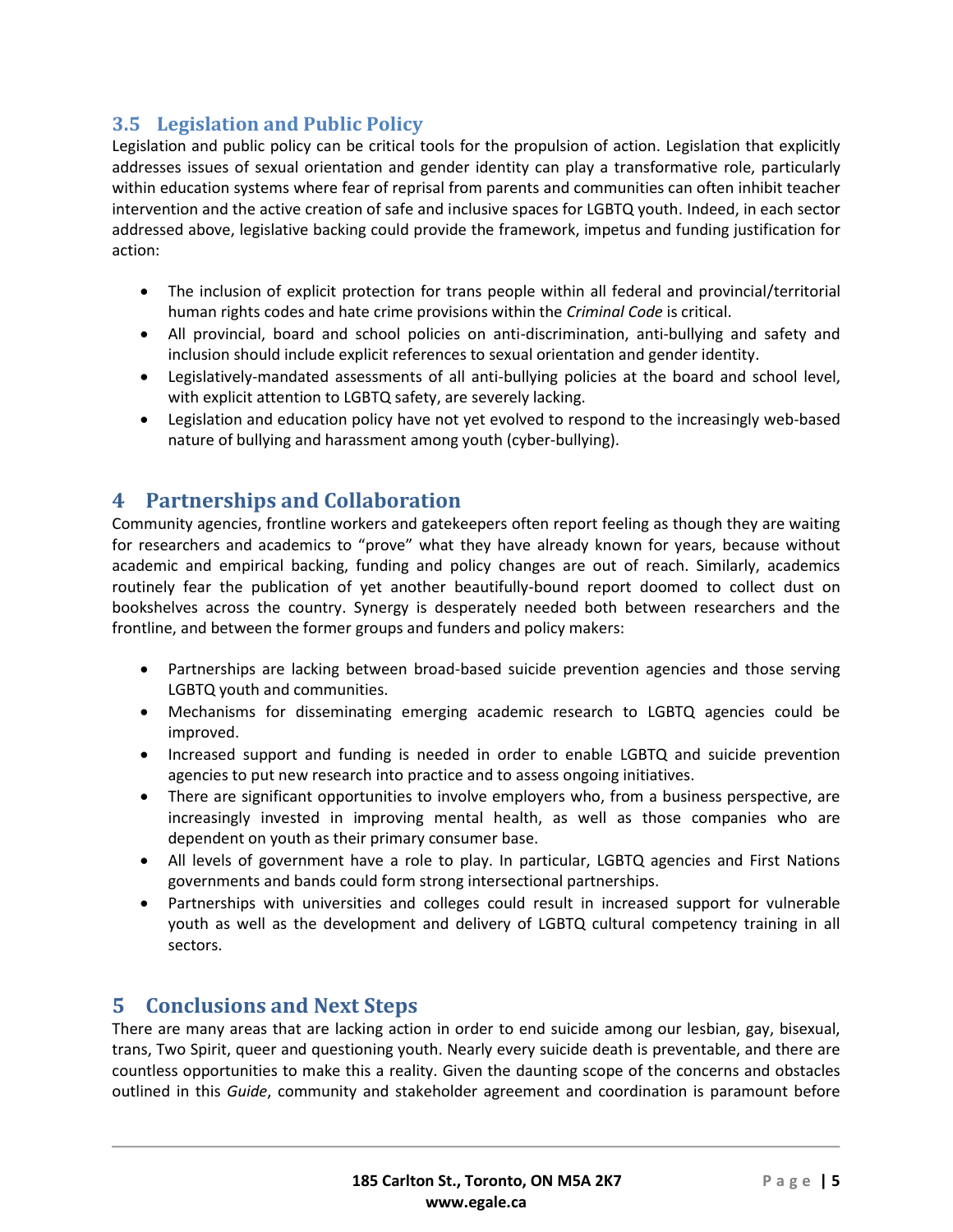moving forward. The purpose of the first LGBTQ Youth Suicide Prevention Summit in Canada is to capitalize on the knowledge and experiences of participants by distilling the concerns outlined above into concrete, actionable recommendations for moving forward, supported by the synergy and partnerships developed during the course of the Summit. Every life lost tells us that there is more we could and should be doing. This *Guide* and this Summit are one step forward.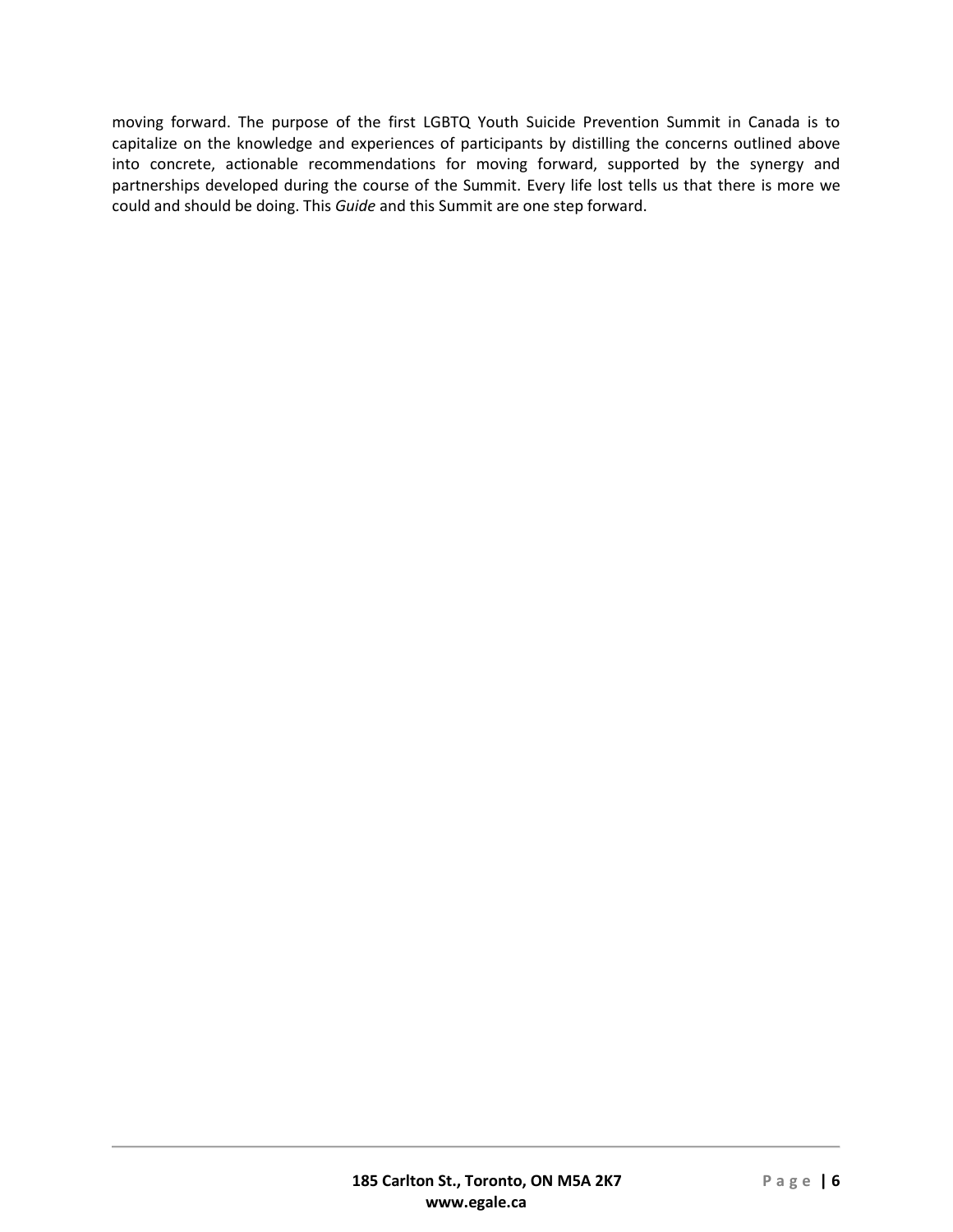# <span id="page-9-0"></span>**6 Works Cited**

- D'Augelli, A. R., Hershberger, S., & Pilkington, N. (2001). Suicidality Patterns and Sexual Orientation-Related Factors Among Lesbian, Gay, and Bisexual Youths. *Suicide and Life-Threatening Behavior*, *31*(3), 250–264.
- Eisenberg, M. E., & Resnick, M. D. (2006). Suicidality among Gay, Lesbian and Bisexual Youth: The Role of Protective Factors. *Journal of Adolescent Health*, *39*, 662–668.
- Freeman, L., & Hamilton, D. (2008). *A Count of Homeless Youth in New York City*. New York, NY: Empire State Coalition of Youth and Family Services.
- Gaetz, S., O'Grady, B., & Buccieri, K. (2010). *Surviving Crime and Violence: Street Youth and Victimization in Toronto*. Toronto: JFCY & Homeless Hub.
- Haas, A. P., Eliason, M., Mays, V. M., Mathy, R. M., Cochran, S. D., D'Augelli, A. R., Silverman, M. M., et al. (2010). Suicide and Suicide Risk in Lesbian, Gay, Bisexual, and Transgender Populations: Review and Recommendations. *Journal of Homosexuality*, *58*(1), 10–51.
- Kim, Y., & Leventhal, B. (2008). Bullying and suicide: A review. *International Journal of Adolescent Medicine and Health*, *20*(2), 133–154.
- Massachusetts Department of Education. (2009). *Massachusetts High School Students and Sexual Orientation: Results of the 2009 Youth Risk Behavior Survey*. Youth Risk Behavior Survey. Massachusetts. Retrieved from http://www.doe.mass.edu/cnp/hprograms/yrbs/
- Nichols, S. L. (1999). Gay, Lesbian, and Bisexual Youth: Understanding Diversity and Promoting Tolerance in Schools. *Elementary School Journal*, *99*(5), 505–19.
- Ryan, C., Huebner, D., Diaz, R. M., & Sanchez, J. (2009). Family Rejection as a Predictor of Negative Health Outcomes in White and Latino Lesbian, Gay, and Bisexual Young Adults. *Pediatrics*, *123*(1), 346–352.
- Scanlon, K., Travers, R., Coleman, T., Bauer, G., & Boyce, M. (2010). *Ontario's Trans Communities and Suicide: Transphobia is Bad for Our Health* (Trans PULSE E-Bulletin Vol. 1, Issue 2). Trans PULSE. Retrieved from http://www.transpulseproject.ca/public\_downloads.html
- Statistics Canada. (2008). *Leading causes of death, total population, by age group and sex, Canada* (CANSIM (database) No. 102-0561). Retrieved from http://www5.statcan.gc.ca/cansim/a26
- Suicide and bullying: Issue brief. (2011, March). Suicide Prevention Resource Center. Retrieved from http://www.sprc.org/library/Suicide\_Bullying\_Issue\_Brief.pdf
- Taylor, C. (2006). *Nowhere Near Enough: A Needs Assessment of Health and Safety Services for Transgender and Two Spirit People in Manitoba and Northwestern Ontario. Final Report.* Winnipeg, Manitoba: University of Winnipeg.
- Taylor, C., Peter, T., McMinn, T. L., Elliott, T., Beldom, S., Ferry, A., Gross, Z., et al. (2011). *Every class in every school: The first national climate survey on homophobia, biphobia, and transphobia in Canadian schools. Final Report.* Toronto, ON: Egale Canada Human Rights Trust.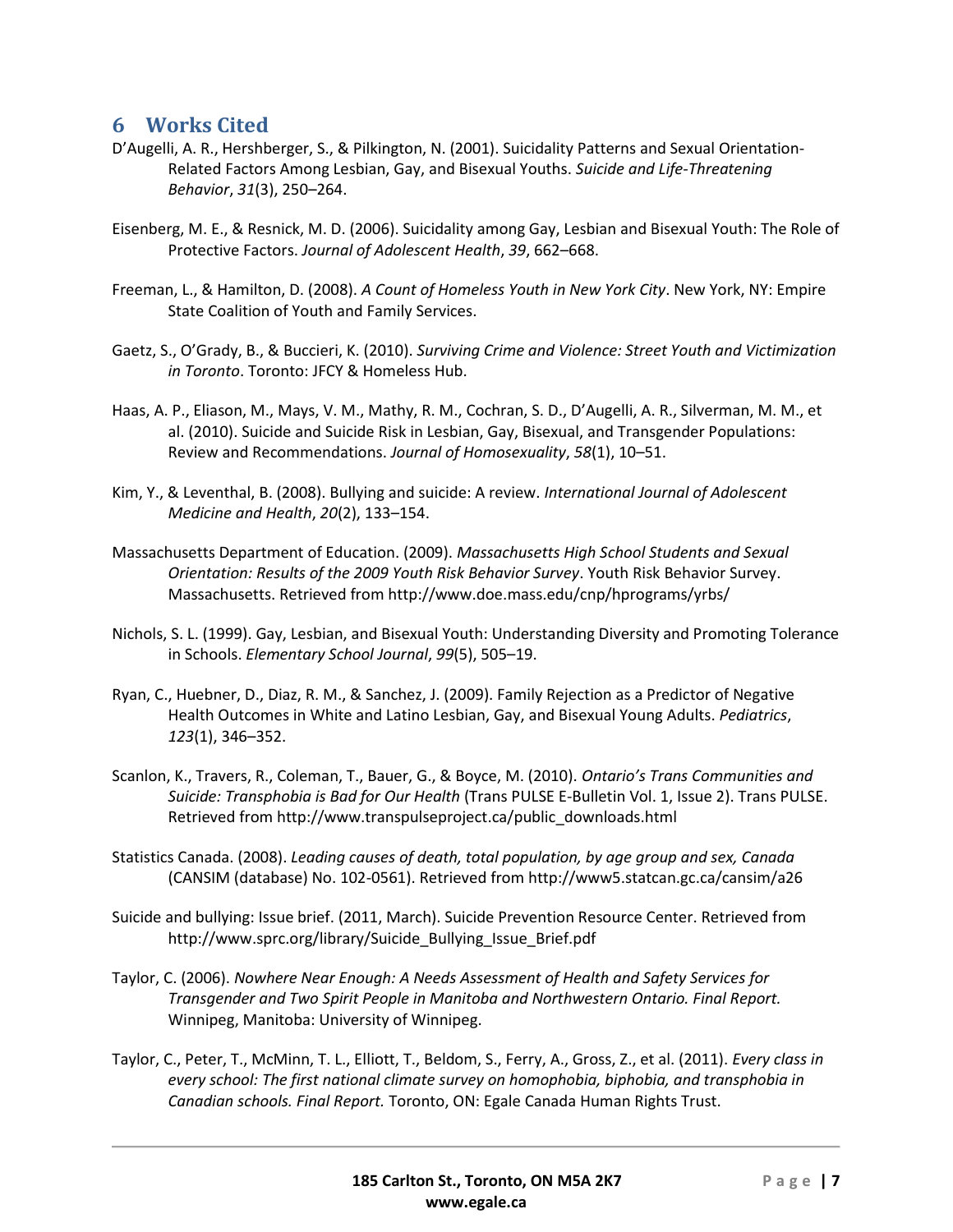- Toomey, R. B., Ryan, C., Diaz, R. M., & Russell, S. T. (2011). High School Gay–Straight Alliances (GSAs) and Young Adult Well-Being: An Examination of GSA Presence, Participation, and Perceived Effectiveness. *Applied Developmental Science*, *15*(4), 175–185.
- Whitbeck, L., Chen, X., Hoyt, D., Tyler, K., & Johnson, K. (2004). Mental Disorder, Subsistence Strategies, and Victimization among Gay, Lesbian, and Bisexual Homeless and Runaway Adolescents. *Journal of Sex Research*, *41*(4), 329–342.
- Worthington, C., MacLaurin, B., Huffey, N., Dittmann, D., Kitt, O., Patten, S., & Leech, J. (2008). *Calgary Youth, Health and the Street. Final Report.* Calgary: University of Calgary.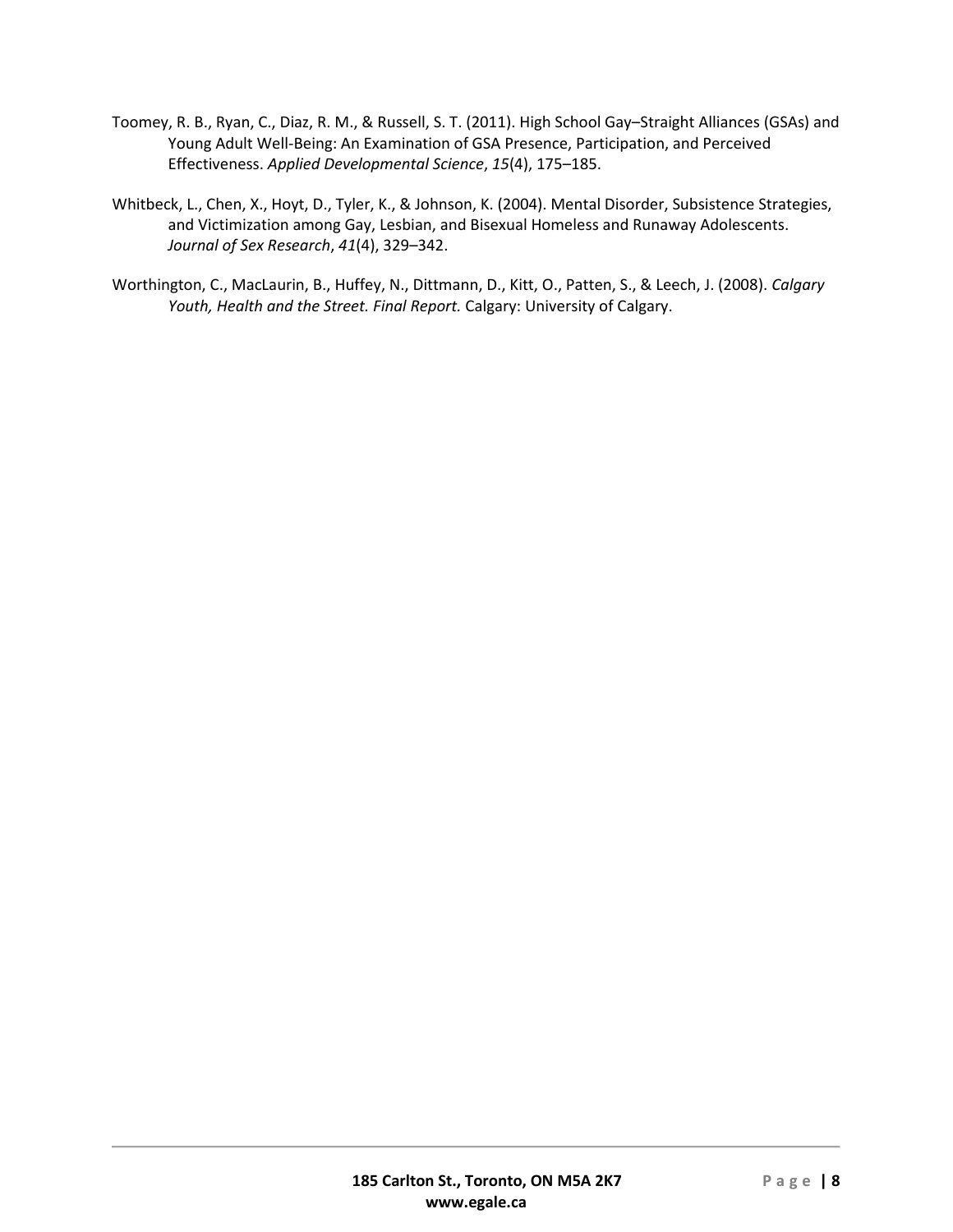# <span id="page-11-0"></span>**7 Appendix A: Survey Results**

Participants in the LGBTQ Youth Suicide Prevention Summit were asked to complete a short survey at the time of registration, and the responses to this survey were consulted when preparing the above *Guide*. Below is a brief summary of all responses received from participants.

### **7.1 Obstacles**

#### **7.1.1 Resources**

The resources available to both LGBTQ youth and the greater LGBTQ community seeking to support its youth are limited in capacity and accessibility. Community groups that are able to foster the healthy growth and development of LGBTQ youth at risk of suicide are often under-funded and in competition with other groups for financial support from the government and the donor community at large. These groups require more financial support in order to deliver on their goals to improve the lives of LGBTQ youth at risk of suicide. Furthermore, studies are needed to better assist these communities in supporting LGBTQ youth. In order to receive more funding and to better care for these youth, empirical evidence is needed. Currently, there is a lack of systemic data on LGBTQ youth suicide against which to measure the effectiveness of suicide prevention programs.

There is a lack of coordination between groups seeking to support LGBTQ youth and to prevent suicide within this community. There is a risk of 'strategy overload' by which the important messages each group seeks to advance are not being addressed in a comprehensive manner. This lack of cohesion is conflated by various actors trying to provide similar services, resulting in competing interests between LGBTQ community groups. Consequently, important issues such as the training of councillors or the inclusion of safe-space networks for LGBTQ youth (including GSAs and shelters) are left unresolved. In order to better support LGBTQ youth, a greater coordination of services and merging of strategies is needed.

#### **7.1.2 Resistance**

Parties attempting to improve support for LGBTQ youth at risk of suicide often face resistance from groups who only wish to afford partial inclusion of the LGBTQ community. Socially conservative institutions, such as the education system in some places, seek to limit the access that LGBTQ youth have. These forces are strengthened by social dynamics of homophobia and transphobia in a heteronormative and cis-normative society. LGBTQ youth risk rejection by peers as they are often considered 'deviant' or 'other'. Youth who do not identify as LGBTQ are generally taught or pressured into discriminating against this community. There is a lack of understanding regarding the experiences of LGBTQ people, often resulting in significant fear. Heteronormativity is reinforced through the media and its lack of inclusion of LGBTQ characters and role models. Failure by the education system and by the media to address the needs of LGBTQ youth puts them at a greater risk of suicidal ideation. It also legitimizes rejection and harassment from their non-LGBTQ peers.

#### **7.1.3 Accessibility**

There are many barriers for LGBTQ youth wishing to access support services. The strict parental supervision of youth when accessing services is often overlooked as a barrier that impedes their ability to get support. Many youth experience this barrier in different ways, often complicated by their socioeconomic status and their geographic location (e.g. rural youth cannot utilize services in major cities).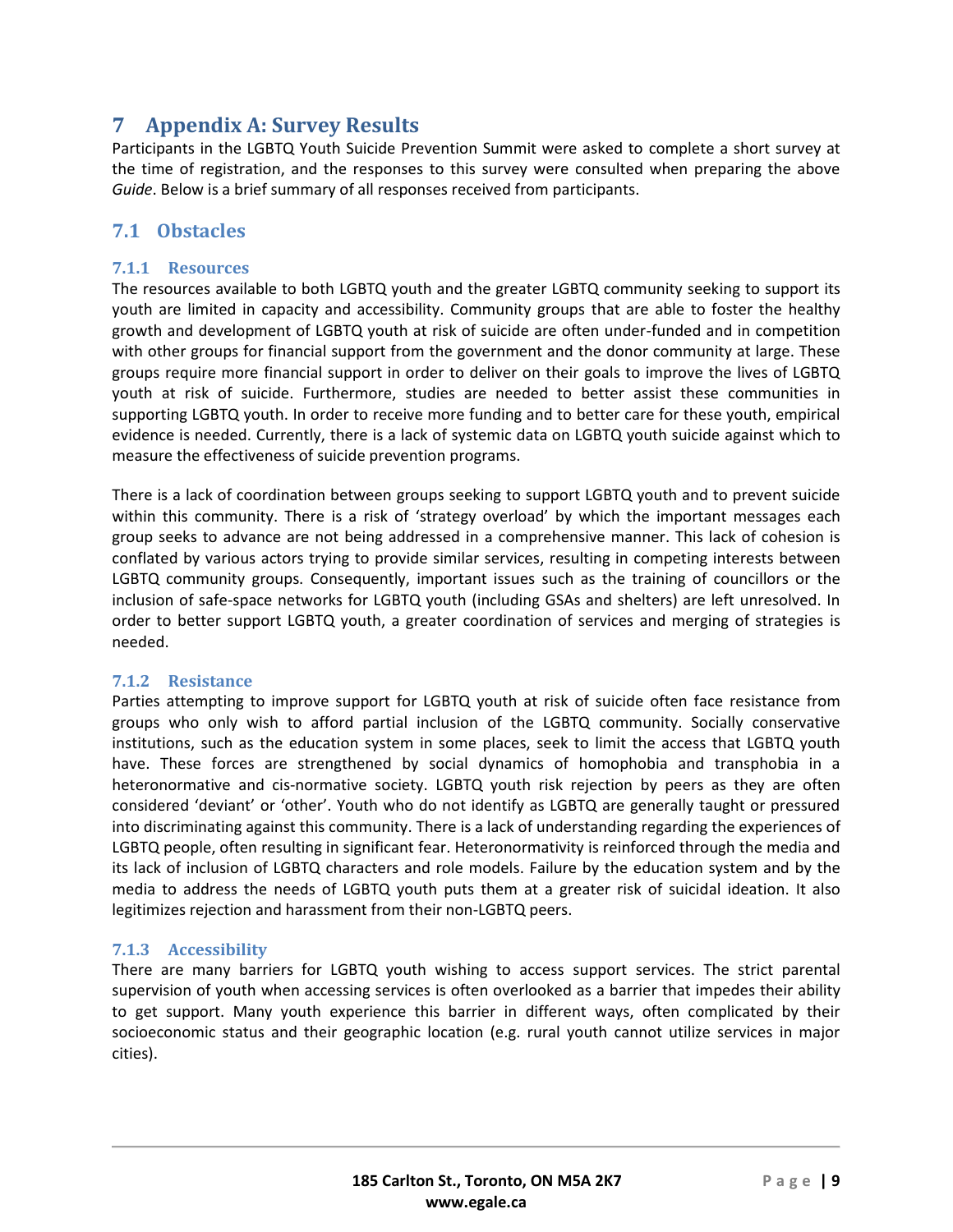The scarcity of health care providers who are knowledgeable in LGBTQ issues serves as an additional barrier. Health care providers in particular must receive training in LGBTQ cultural competency in order to better serve and assist these at risk youth.

#### **7.1.4 Regional Realities**

When assessing the needs of LGBTQ youth across Canada, geographical constraints to cooperation and collaboration must be considered. Those seeking to support LGBTQ youth must ensure a consistency of services is being offered nation-wide. A national strategy must also take local experiences into account when creating recommendations for prevention strategies among LGBTQ youth at risk of suicidal ideation and behaviour.

#### **7.1.5 Individual Vulnerabilities**

LGBTQ youth are exposed to risks that make them more vulnerable to suicidal ideation, such as family rejection (and the associated risks of emotional trauma, financial instability and violence) and discrimination from spiritual communities they may be personally invested in. Furthermore, LGBTQ youth who belong to other marginalized groups, like new immigrants, refugees, rural and racialized youth, are subject to increased risks due to these vulnerabilities. Youth experiencing issues with mental health and substance abuse are also in need of services that are appropriately prepared to assist them. LGBTQ youth require a national strategy that takes these diverse and complex experiences into account.

#### **7.2 Approach**

#### **7.2.1 Community Cooperation**

A cohesive community approach must be adopted to effectively deliver services to better support LGBTQ youth. National strategies aimed at reducing the overall number of LGBTQ youth suicides must not assume the homogeneity of this community. The intersectionality of identities for LGBTQ youth must also be acknowledged. From this perspective, comprehensive approaches and solutions can be developed to properly address the needs of this diverse community.

Service and care providers need to establish and maintain meaningful connections with youth whose access to these services are normally impaired due to their circumstances. LGBTQ youth may have limited access to services due to strict parental supervision, low visibility of relevant services, cost, homelessness, etc. Those interested in supporting LGBTQ youth can mitigate the effects of these factors by enhancing their services to reach a broader scope of youth, increasing the visibility of their resources, and removing the paternalistic or technical barriers to access. Additionally, LGBTQ youth must be meaningfully incorporated in any multi-service and mixed-level approach conceived of through a national strategy coalition.

A greater effort toward institutional cohesion must be encouraged. Groups must actively facilitate the sharing of information between state and non-state actors to ensure the consistency and efficiency of services provided. Collaboration between groups specifically interested in reducing the overall number of LGBTQ youth suicides must continue, and the youth perspective must remain relevant in addressing these issues.

#### **7.2.2 Awareness and Education**

Stigma and misinformation are barriers to youth accessing support. LGBTQ youth and their peers can benefit from being exposed to accurate representations of the LGBTQ community. The invisibility of the LGBTQ community contributes to its oppression and exclusion from public discourse. Increasing the visibility of the LGBTQ community and LGBTQ issues disrupts the flow of misinformation that fosters